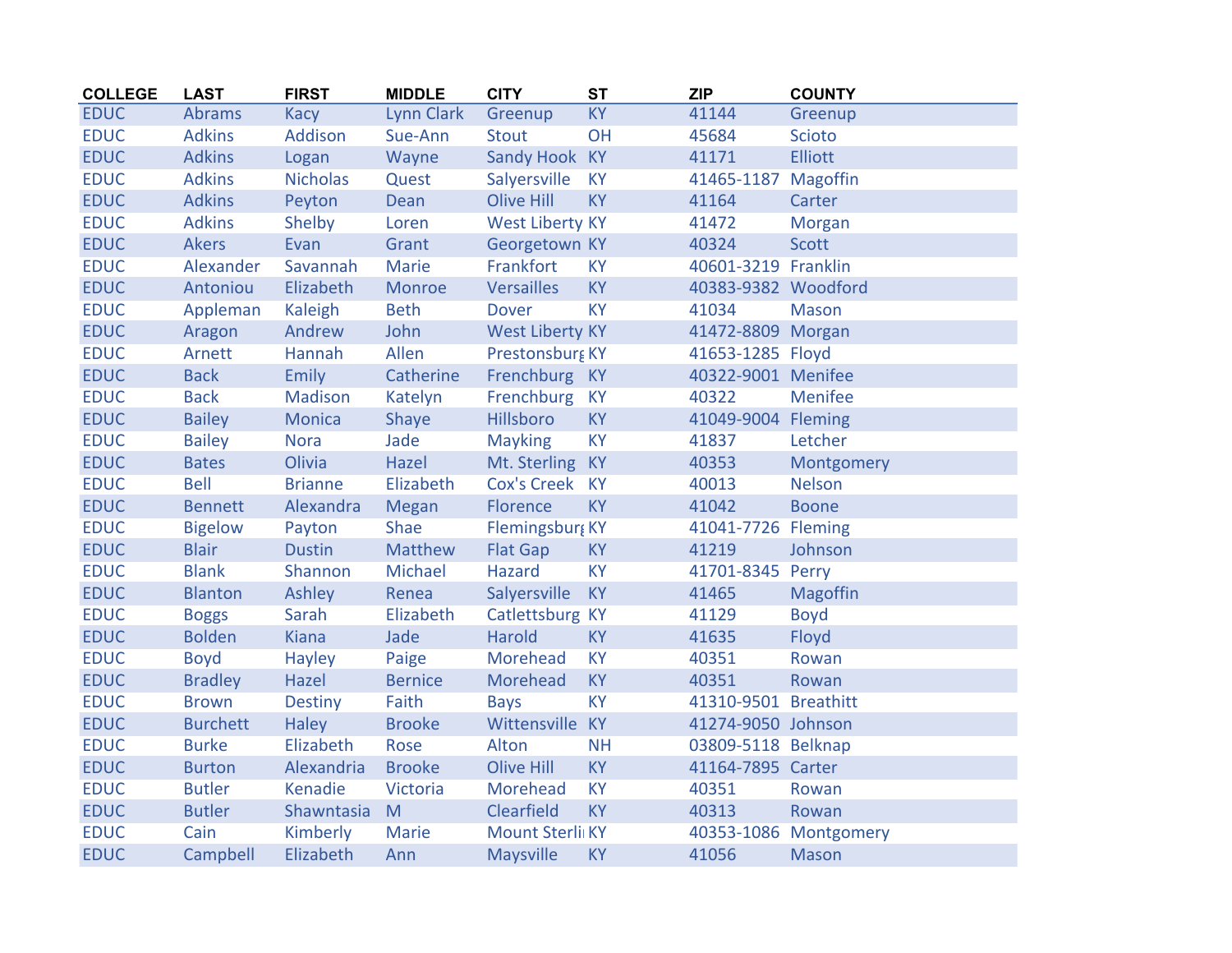| <b>EDUC</b> | Carpenter         | Ashley          | Ryan            | <b>Ashland</b>         | <b>KY</b> | 41102               | <b>Boyd</b>           |
|-------------|-------------------|-----------------|-----------------|------------------------|-----------|---------------------|-----------------------|
| <b>EDUC</b> | Carpenter         | <b>Brooklyn</b> | <b>Nicole</b>   | Salyersville           | <b>KY</b> | 41465               | Magoffin              |
| <b>EDUC</b> | Carpenter         | Camille         | Gabrielle       | Greenup                | <b>KY</b> | 41144-6389 Greenup  |                       |
| <b>EDUC</b> | Caskey            | Rebecca         | <b>Jo</b>       | Morehead               | <b>KY</b> | 40351-7704 Rowan    |                       |
| <b>EDUC</b> | Caudill           | Austyn          | <b>Mercedes</b> | <b>Busy</b>            | <b>KY</b> | 41723-8778 Perry    |                       |
| <b>EDUC</b> | Chamblin          | <b>Mara</b>     | Desha           | Georgetown KY          |           | 40324               | <b>Scott</b>          |
| <b>EDUC</b> | Chaney            | Emily           | Ann             | Clearfield             | <b>KY</b> | 40313               | Rowan                 |
| <b>EDUC</b> | Cochran           | <b>Kyle</b>     | Jared           | Wurtland               | <b>KY</b> | 41144-1525 Greenup  |                       |
| <b>EDUC</b> | Cole              | Lacey           | Jolynne         | <b>West Liberty KY</b> |           | 41472-7306 Morgan   |                       |
| <b>EDUC</b> | <b>Collins</b>    | <b>Katlin</b>   | Rose            | <b>Dwarf</b>           | <b>KY</b> | 41739               | Perry                 |
| <b>EDUC</b> | Conroy            | <b>Skylar</b>   | Quinn           | Goshen                 | <b>KY</b> | 40026-9548 Oldham   |                       |
| <b>EDUC</b> | Cook              | <b>Dorian</b>   | Rae             | Edgewood               | <b>KY</b> | 41018-2604 Kenton   |                       |
| <b>EDUC</b> | Cook              | <b>Taylor</b>   | Sue             | <b>Wheelersbur OH</b>  |           | 45694               | <b>Scioto</b>         |
| <b>EDUC</b> | Corey             | Autumn          | <b>Nicole</b>   | Owingsville KY         |           | 40360-8991 Bath     |                       |
| <b>EDUC</b> | Cornette          | Adam            | Lindsey         | Louisa                 | <b>KY</b> | 41230-7511 Lawrence |                       |
| <b>EDUC</b> | Covington         | Eden            | Lee             | Mount Sterli KY        |           |                     | 40353-8302 Montgomery |
| <b>EDUC</b> | Crace             | Linda           | Kaylyn          | Salyersville           | <b>KY</b> | 41465-7146 Magoffin |                       |
| <b>EDUC</b> | Crouch            | <b>Keely</b>    | Shaye           | Olympia                | <b>KY</b> | 40358               | <b>Bath</b>           |
| <b>EDUC</b> | <b>Daniels</b>    | Erika           | LeAnn           | Grayson                | <b>KY</b> | 41143               | Carter                |
| <b>EDUC</b> | <b>Darnell</b>    | Hannah          | Sueanne         | Greenup                | <b>KY</b> | 41144-6037 Greenup  |                       |
| <b>EDUC</b> | Day               | Rachel          | Elizabeth       | Flatwoods              | <b>KY</b> | 41139               | Greenup               |
| <b>EDUC</b> | Eastep            | <b>Kaisen</b>   | <b>Bree</b>     | Salyersville           | <b>KY</b> | 41465-8677 Magoffin |                       |
| <b>EDUC</b> | <b>Easterling</b> | Abby            | Lauryn          | Winchester             | <b>KY</b> | 40391-8743 Clark    |                       |
| <b>EDUC</b> | Estepp            | Harlee          | Ryan            | Grayson                | <b>KY</b> | 41143-1132 Carter   |                       |
| <b>EDUC</b> | <b>Evans</b>      | <b>Dexter</b>   | <b>Blake</b>    | <b>West Liberty KY</b> |           | 41472-0145 Morgan   |                       |
| <b>EDUC</b> | Ferguson          | <b>Alexis</b>   | <b>Brooke</b>   | Morehead               | <b>KY</b> | 40351               | Rowan                 |
| <b>EDUC</b> | <b>Fields</b>     | <b>Alexis</b>   | Marie           | <b>Dry Ridge</b>       | <b>KY</b> | 41035               | Grant                 |
| <b>EDUC</b> | Franklin          | Sarah           | Elizabeth       | <b>Taylorsville</b>    | <b>KY</b> | 40071-7991 Spencer  |                       |
| <b>EDUC</b> | Fryman            | <b>Brianna</b>  | Michelle        | Denniston              | <b>KY</b> | 40316-9080 Menifee  |                       |
| <b>EDUC</b> | Fugate            | <b>Alexis</b>   | Raegan          | Morehead               | <b>KY</b> | 40351               | Rowan                 |
| <b>EDUC</b> | Gallaher          | Leslie          | <b>Nicole</b>   | Ashland                | <b>KY</b> | 41102               | <b>Boyd</b>           |
| <b>EDUC</b> | Gamble            | <b>Darren</b>   | <b>Blake</b>    | <b>Oil Springs</b>     | <b>KY</b> | 41238-9115 Johnson  |                       |
| <b>EDUC</b> | Gardner           | Gavin           | Robert          | Maysville              | <b>KY</b> | 41056-8607 Mason    |                       |
| <b>EDUC</b> | George            | Emma            | Elaine          | <b>East Point</b>      | <b>KY</b> | 41216-8730 Johnson  |                       |
| <b>EDUC</b> | Gibson            | Maekayla        | Faith           | Winchester             | <b>KY</b> | 40391-2953 Clark    |                       |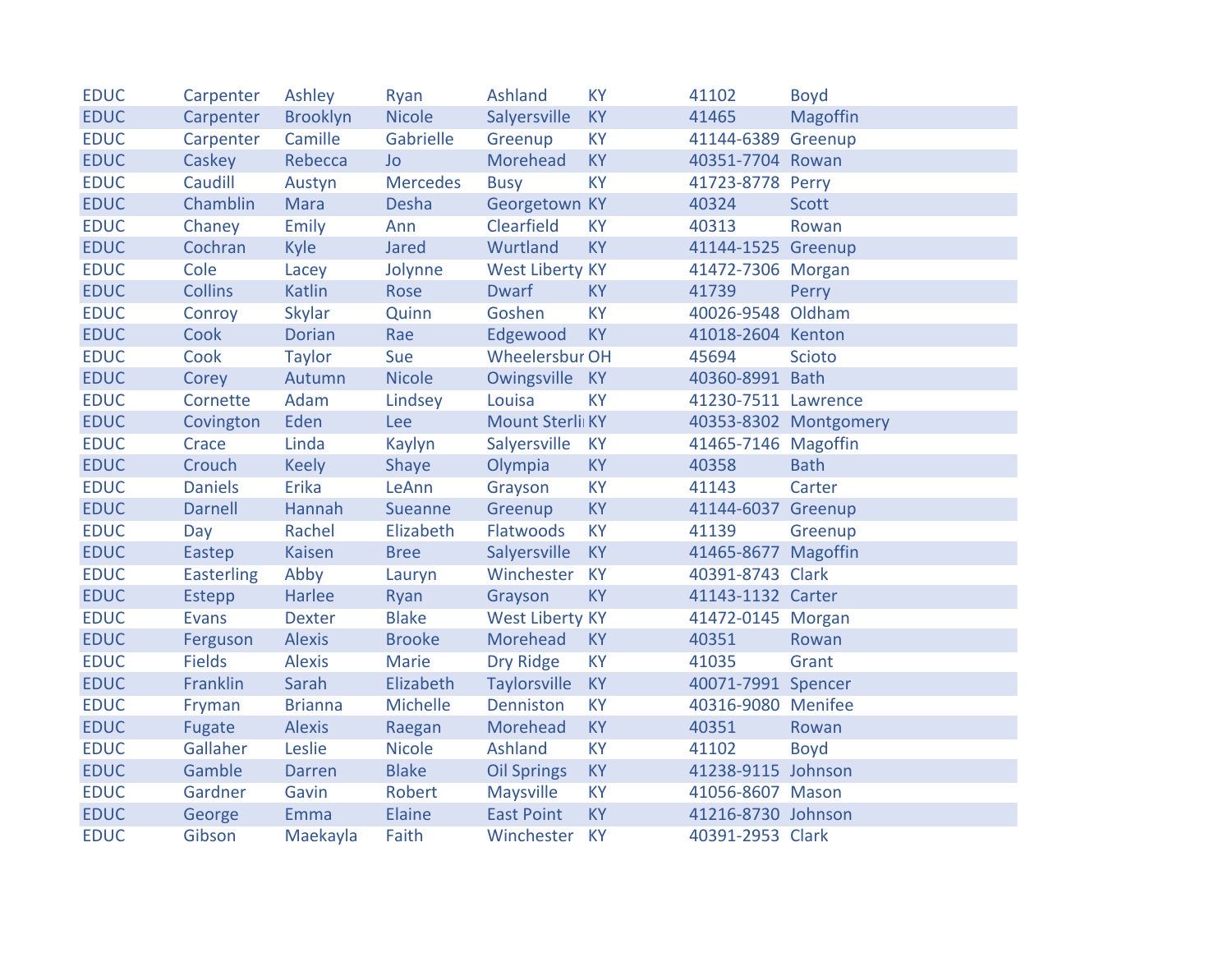| <b>EDUC</b> | Gilbert                    | Larissa        | Renee          | <b>Olive Hill</b>      | <b>KY</b> | 41164-8197 Carter    |                       |
|-------------|----------------------------|----------------|----------------|------------------------|-----------|----------------------|-----------------------|
| <b>EDUC</b> | Gilbert                    | Lexan          | Loren          | <b>Salt Lick</b>       | <b>KY</b> | 40371                | <b>Bath</b>           |
| <b>EDUC</b> | Gollihue                   | <b>Brianna</b> | Shay           | Sandy Hook KY          |           | 41171                | <b>Elliott</b>        |
| <b>EDUC</b> | Goodman                    | Jordan         | Delaney        | Grayson                | <b>KY</b> | 41143                | Carter                |
| <b>EDUC</b> | Goodpaster Cera            |                | Elizabeth      | Winchester KY          |           | 40391                | <b>Clark</b>          |
| <b>EDUC</b> | Gordon                     | Mackenzie      | D              | Richmond               | <b>KY</b> | 40475-9198 Madison   |                       |
| <b>EDUC</b> | Green                      | <b>Breanna</b> | E.             | Mount Olive KY         |           | 41064-9215 Robertson |                       |
| <b>EDUC</b> | Green                      | Savannah       | Ε.             | Winchester KY          |           | 40391-9684 Clark     |                       |
| <b>EDUC</b> | Griffith                   | <b>Madison</b> |                | Ironton                | <b>OH</b> | 45638-2657 Lawrence  |                       |
| <b>EDUC</b> | Hackney                    | Alexandria     | Faith          | Morehead               | <b>KY</b> | 40351                | Rowan                 |
| <b>EDUC</b> | Hackworth                  | Sydney         | <b>Noelle</b>  | Prestonsburg KY        |           | 41653                | Floyd                 |
| <b>EDUC</b> | Halcomb                    | Sarah          | Elizabeth      | Whitesburg KY          |           | 41858-0000 Letcher   |                       |
| <b>EDUC</b> | Hale                       | Jesse          | L.             | Salyersville           | <b>KY</b> | 41465-9222 Magoffin  |                       |
| <b>EDUC</b> | Hall                       | Jodi           | Auburn         | Raven                  | <b>KY</b> | 41861                | Knott                 |
| <b>EDUC</b> | Hall                       | <b>Summer</b>  | <b>Nichole</b> | Prestonsburg KY        |           | 41653-8755 Floyd     |                       |
| <b>EDUC</b> | Hall                       | <b>Terra</b>   | Dawn           | Morehead               | <b>KY</b> | 40351                | Rowan                 |
| <b>EDUC</b> | <b>Halsey</b>              | <b>Alexis</b>  | <b>Brooke</b>  | Jackson                | <b>KY</b> | 41339-9694 Breathitt |                       |
| <b>EDUC</b> | Hammond                    | Jacob          | Scott          | Monticello             | <b>KY</b> | 42633-3827 Wayne     |                       |
| <b>EDUC</b> | Hammonds Anthony           |                | Wayne          | Paintsville            | <b>KY</b> | 41240-1110 Johnson   |                       |
| <b>EDUC</b> | Hampton                    | <b>Krista</b>  | Leigh          | Virgie                 | KY        | 41572                | Pike                  |
| <b>EDUC</b> | <b>Hannick</b>             | Hailee         | Morgan         | Warren                 | MI        | 48093-6526 Macomb    |                       |
| <b>EDUC</b> | Harmon                     | Hannah         | Suzanne        | Owingsville            | <b>KY</b> | 40360                | <b>Bath</b>           |
| <b>EDUC</b> | Hayden                     | <b>Taylar</b>  | Marie          | Loveland               | OH        | 45140-2030 Clermont  |                       |
| <b>EDUC</b> | <b>Helterbrand Chelsea</b> |                | Leann          | Morehead               | <b>KY</b> | 40351                | Rowan                 |
| <b>EDUC</b> | <b>Hesler</b>              | Alana          | Rae            | Winchester             | OH        | 45697-9408 Adams     |                       |
| <b>EDUC</b> | <b>Highley</b>             | <b>Emily</b>   | Elizabeth      | Owingsivlle            | <b>KY</b> | 40360                | <b>Bath</b>           |
| <b>EDUC</b> | Hodge                      | Julia          | Ann            | Louisville             | <b>KY</b> | 40299-5083 Jefferson |                       |
| <b>EDUC</b> | <b>Holley</b>              | Olyvia         | Η.             | Mt. Sterling KY        |           | 40353                | Montgomery            |
| <b>EDUC</b> | <b>Hollon</b>              | Chase          | Lawrence       | Mount Sterli KY        |           |                      | 40353-0362 Montgomery |
| <b>EDUC</b> | Hopper                     | <b>TyLea</b>   | Х.             | Ashland                | <b>KY</b> | 41101                | <b>Boyd</b>           |
| <b>EDUC</b> | Hopson                     | <b>Brooke</b>  | Michelle       | Paintsville            | <b>KY</b> | 41240                | Johnson               |
| <b>EDUC</b> | Horn                       | Rachel         | Elizabeth      | Pikeville              | <b>KY</b> | 41501-0000 Pike      |                       |
| <b>EDUC</b> | Hotopp                     | <b>Emma</b>    | M              | Guilford               | IN        | 47022-9001 Dearborn  |                       |
| <b>EDUC</b> | <b>Howell</b>              | Sabrina        | Gail           | Inez                   | <b>KY</b> | 41224-0393 Martin    |                       |
| <b>EDUC</b> | Humble                     | <b>Kirstin</b> | <b>Maria</b>   | <b>West Liberty KY</b> |           | 41472-8615 Morgan    |                       |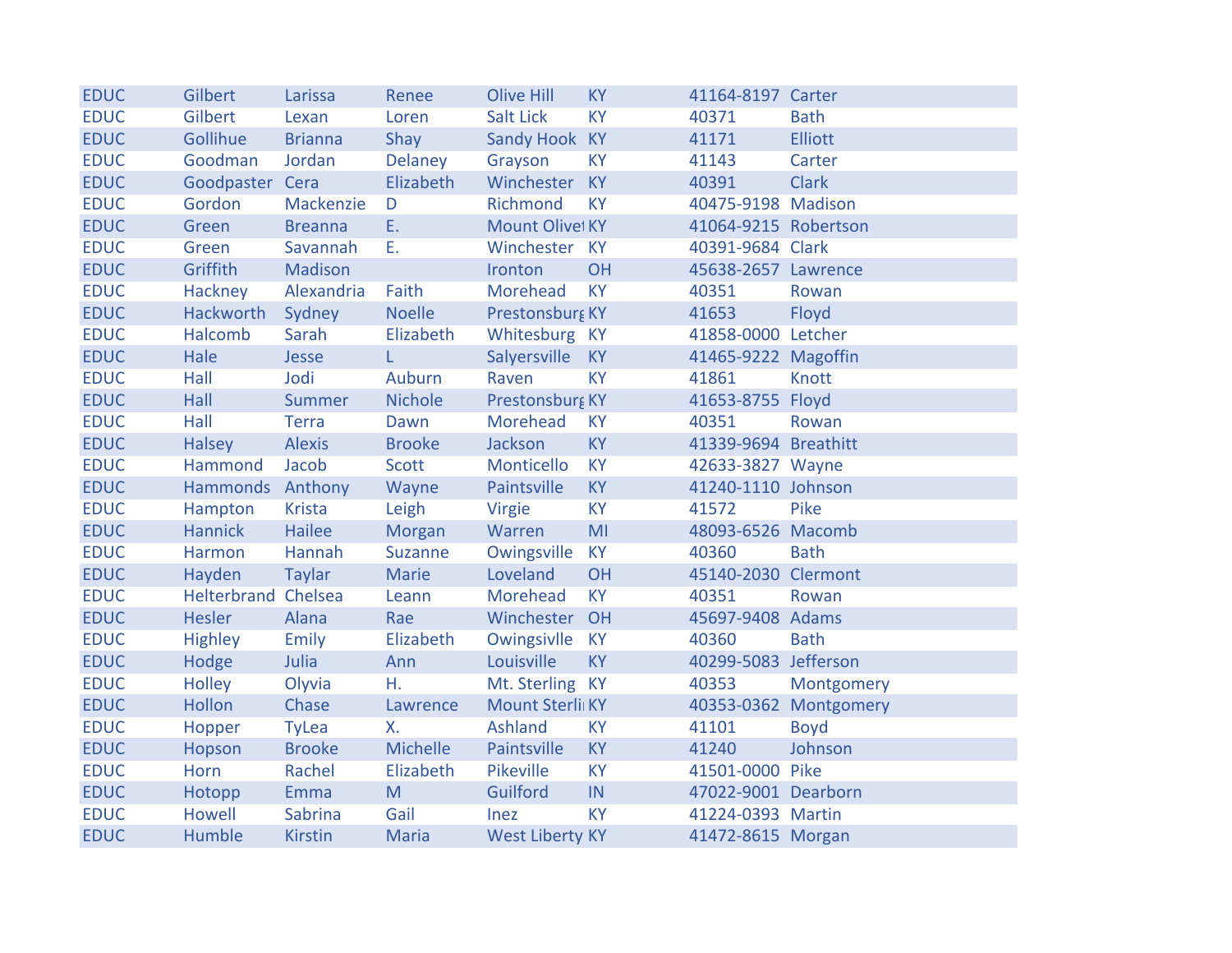| <b>EDUC</b> | Jewell           | JanaLea        | Michael       | <b>Salt Lick</b>        | <b>KY</b> | 40371-8722 Bath      |                       |
|-------------|------------------|----------------|---------------|-------------------------|-----------|----------------------|-----------------------|
| <b>EDUC</b> | Johnson          | <b>Dustin</b>  | Squire        | <b>Buckhorn</b>         | <b>KY</b> | 41721                | Perry                 |
| <b>EDUC</b> | Johnson          | Hayden         | Michele       | South Point             | OH        | 45680-7757           | Lawrence              |
| <b>EDUC</b> | Johnson          | Jessica        | Renee         | Ashland                 | <b>KY</b> | 41102                | <b>Boyd</b>           |
| <b>EDUC</b> | Johnson          | Joanna         | Grace         | Salyersville            | <b>KY</b> | 41465                | Magoffin              |
| <b>EDUC</b> | <b>Kessler</b>   | Whitney        | Elaine        | Morehead                | <b>KY</b> | 40351                | Rowan                 |
| <b>EDUC</b> | Kilgore          | Stephanie      |               | Betsy Layne KY          |           | 41605-7020 Floyd     |                       |
| <b>EDUC</b> | <b>Kiser</b>     | Evelyn         | Lea           | <b>Millersburg</b>      | KY        | 40348-0355 Bourbon   |                       |
| <b>EDUC</b> | <b>Koenig</b>    | Savannah       | <b>Marie</b>  | Nicholasville KY        |           | 40356                | Jessamine             |
| <b>EDUC</b> | Lamb             | Hunter         |               | Lexington               | <b>KY</b> | 40509                | Fayette               |
| <b>EDUC</b> | Lambert          | <b>Mason</b>   | M             | Catlettsburg KY         |           | 41129                | <b>Boyd</b>           |
| <b>EDUC</b> | Lanning          | Katelyn        | Elizabeth     | Salyersville            | <b>KY</b> | 41465-1875 Magoffin  |                       |
| <b>EDUC</b> | Ledford          | Laura          | Elizabeth     | Mt. Sterling            | <b>KY</b> | 40353                | Montgomery            |
| <b>EDUC</b> | Little           | Ashlea         | D.            | <b>Drift</b>            | <b>KY</b> | 41619-9088 Floyd     |                       |
| <b>EDUC</b> | Little           | Megan          | Camille       | <b>Olive Hill</b>       | <b>KY</b> | 41164                | Carter                |
| <b>EDUC</b> | <b>Marcum</b>    | Allyson        | <b>Brooke</b> | Louisa                  | <b>KY</b> | 41230-9279           | Lawrence              |
| <b>EDUC</b> | Maschino         | Alisha         | <b>Marie</b>  | Owingsville             | <b>KY</b> | 40360                | <b>Bath</b>           |
| <b>EDUC</b> | <b>Mason</b>     | Dakota         | N             | Morehead                | <b>KY</b> | 40351-9131 Rowan     |                       |
| <b>EDUC</b> | <b>Massey</b>    | <b>Keeley</b>  | E.            | Mount Olive KY          |           | 41064-0356 Robertson |                       |
| <b>EDUC</b> | May              | Heather        | <b>Nicole</b> | Argillite               | <b>KY</b> | 41121-8717 Greenup   |                       |
| <b>EDUC</b> | Mayabb           | <b>Tayler</b>  | Carin         | Campton                 | <b>KY</b> | 41301                | Wolfe                 |
| <b>EDUC</b> | Maynard          | <b>Alexis</b>  | <b>Brooke</b> | Flatwoods               | <b>KY</b> | 41139-0000 Greenup   |                       |
| <b>EDUC</b> | <b>McAfee</b>    | Kinsey         | Elizabeth     | Westfield               | IN        | 46074-9754 Hamilton  |                       |
| <b>EDUC</b> | <b>McFarland</b> | Aubrey         | <b>Nicole</b> | <b>Peebles</b>          | OH        | 45660                | <b>Adams</b>          |
| <b>EDUC</b> | <b>McFarland</b> | <b>Haley</b>   | <b>Nicole</b> | Owingsville             | <b>KY</b> | 40360                | <b>Bath</b>           |
| <b>EDUC</b> | <b>McFarland</b> | Hannah         | Carolyn       | Salyersville            | <b>KY</b> | 41465                | <b>Magoffin</b>       |
| <b>EDUC</b> | <b>McFarlin</b>  | April          | А.            | Ashland                 | KY        | 41102                | <b>Boyd</b>           |
| <b>EDUC</b> | <b>McGlone</b>   | Morgan         | $\mathsf{R}$  | <b>Olive Hill</b>       | <b>KY</b> | 41164-8303           | Carter                |
| <b>EDUC</b> | <b>McKinney</b>  | Ashley         | Michelle      | Somerset                | <b>KY</b> | 42501                | Pulaski               |
| <b>EDUC</b> | <b>Meade</b>     | <b>Brianna</b> | Michelle      | Greenup                 | <b>KY</b> | 41144                | Greenup               |
| <b>EDUC</b> | Metz             | Jewelia        | Marie         | Harrodsburg KY          |           | 40330                | <b>Mercer</b>         |
| <b>EDUC</b> | <b>Miller</b>    | Rachel         | E             | Mt Sterling             | <b>KY</b> | 40353                | Montgomery            |
| <b>EDUC</b> | Miller           | <b>Trinity</b> | A             | <b>Fairfield Tow OH</b> |           | 45011-7145 Butler    |                       |
| <b>EDUC</b> | <b>Moore</b>     | <b>Katie</b>   | Miranda       | Mount Sterli KY         |           |                      | 40353-7814 Montgomery |
| <b>EDUC</b> | <b>Morrison</b>  | Zoie           | Reagan        | Harold                  | <b>KY</b> | 41635                | Floyd                 |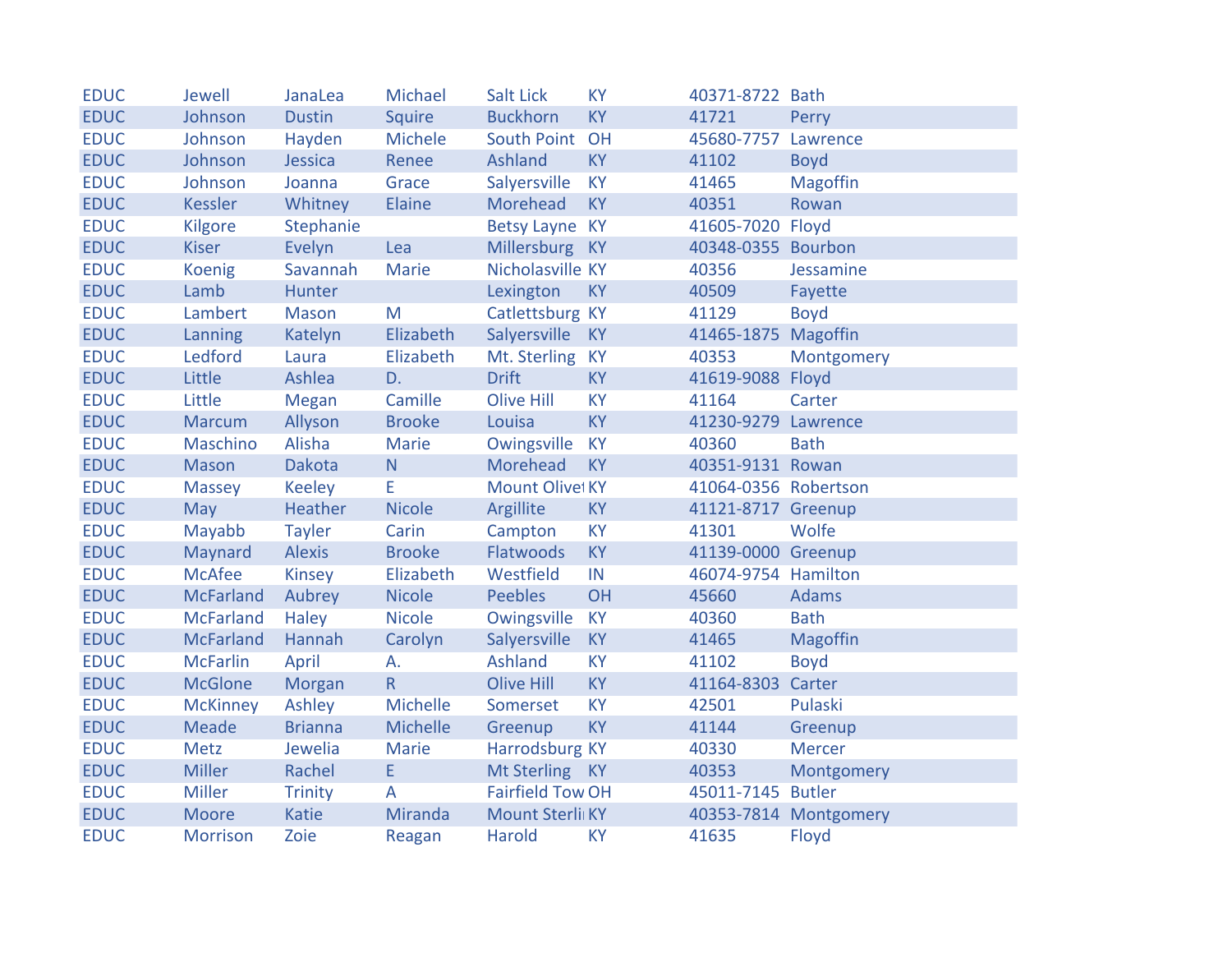| <b>EDUC</b> | <b>Mulkey</b>     | Leslie         | <b>Nicole</b>   | Ironton                | OH        | 45638               | Lawrence      |
|-------------|-------------------|----------------|-----------------|------------------------|-----------|---------------------|---------------|
| <b>EDUC</b> | <b>Myre</b>       | Lauren         | <b>Nicole</b>   | Winchester KY          |           | 40491               | <b>Clark</b>  |
| <b>EDUC</b> | <b>Neace</b>      | Hannah         | <b>Nicole</b>   | <b>West Liberty KY</b> |           | 41472               | Morgan        |
| <b>EDUC</b> | <b>Newton</b>     | <b>Mattie</b>  | <b>Francis</b>  | <b>Olive Hill</b>      | <b>KY</b> | 41164               | Carter        |
| <b>EDUC</b> | Oldfield          | <b>Myra</b>    | Cailyn          | Owingsville            | <b>KY</b> | 40360               | <b>Bath</b>   |
| <b>EDUC</b> | Onorato           | Madison        | <b>Reid</b>     | Grayson                | <b>KY</b> | 41143-7108 Carter   |               |
| <b>EDUC</b> | Orme              | Jacqueline     | Marie           | Mt. Sterling           | <b>KY</b> | 40353               | Montgomery    |
| <b>EDUC</b> | Parish            | Mary           | A               | <b>Olive Hill</b>      | <b>KY</b> | 41164-7621          | Carter        |
| <b>EDUC</b> | Parsley           | Laikin         | <b>Dakota</b>   | <b>Ashland</b>         | <b>KY</b> | 41101               | <b>Boyd</b>   |
| <b>EDUC</b> | Partin            | Jacob          | Ryan            | Woodbine               | <b>KY</b> | 40771               | <b>Knox</b>   |
| <b>EDUC</b> | <b>Patrick</b>    | Madison        | D               | <b>Olive Hill</b>      | <b>KY</b> | 41164-8231 Carter   |               |
| <b>EDUC</b> | Patton            | <b>Haley</b>   | Renee           | Salyersville           | <b>KY</b> | 41465-7467 Magoffin |               |
| <b>EDUC</b> | Pendleton         | Grace          | Ann             | Monticello             | <b>KY</b> | 42633-7434 Wayne    |               |
| <b>EDUC</b> | Pennington Audrey |                | <b>Delray</b>   | Sandy Hook KY          |           | 41171-8764 Elliott  |               |
| <b>EDUC</b> | <b>Perkins</b>    | Makinsey       | Renee           | Monticello             | <b>KY</b> | 42633               | Wayne         |
| <b>EDUC</b> | <b>Plaxico</b>    | Benjamin       | <b>Bradley</b>  | <b>Sitka</b>           | <b>KY</b> | 41255-9019 Johnson  |               |
| <b>EDUC</b> | Prater            | Victoria       |                 | <b>Mc Arthur</b>       | OH        | 45651-8904 Vinton   |               |
| <b>EDUC</b> | Preece            | Julia          | Grace           | Tomahawk               | <b>KY</b> | 41262               | <b>Martin</b> |
| <b>EDUC</b> | Pribble           | Cassidy        | June            | Manchester OH          |           | 45144-1330 Adams    |               |
| <b>EDUC</b> | Puckett           | Shaleya        | Mae             | Morehead               | <b>KY</b> | 40351-8966 Rowan    |               |
| <b>EDUC</b> | Purdy             | Jessica        | Lynn            | Morehead               | <b>KY</b> | 40351               | Rowan         |
| <b>EDUC</b> | <b>Rawlins</b>    | Cory           | <b>Edward</b>   | Ironton                | OH        | 45638               | Lawrence      |
| <b>EDUC</b> | Read              | Sophie         | Isabella        | <b>Phyllis</b>         | <b>KY</b> | 41554-8511 Pike     |               |
| <b>EDUC</b> | <b>Reeves</b>     | <b>Mattie</b>  | <b>Briana</b>   | Ashland                | <b>KY</b> | 41101-0000 Boyd     |               |
| <b>EDUC</b> | Richardson        | <b>Kiley</b>   | <b>Marie</b>    | Fairfield              | OH        | 45014-2422 Butler   |               |
| <b>EDUC</b> | <b>Rippy</b>      | Miranda        | L               | <b>Mount Wash KY</b>   |           | 40047-7466 Bullitt  |               |
| <b>EDUC</b> | Robinson          | <b>Derrick</b> | T.              | <b>Stanton</b>         | <b>KY</b> | 40380-2131 Powell   |               |
| <b>EDUC</b> | Robinson          | Gwyneth        | Camille         | Union                  | <b>KY</b> | 41091-9484 Boone    |               |
| <b>EDUC</b> | Robinson          | Sara           | <b>Beth</b>     | Morehead               | <b>KY</b> | 40351-0000 Rowan    |               |
| <b>EDUC</b> | <b>Ross</b>       | Samantha       | L               | <b>Mayslick</b>        | <b>KY</b> | 41055-8703 Mason    |               |
| <b>EDUC</b> | <b>Rudd</b>       | Rhonda         | Gayle           | Wellington             | <b>KY</b> | 40387-8723 Menifee  |               |
| <b>EDUC</b> | Runyan            | Shannon        | Louise          | Winchester             | OH        | 45697               | <b>Adams</b>  |
| <b>EDUC</b> | <b>Russell</b>    | Jillian        | N.              | Wilder                 | <b>KY</b> | 41076-1476 Campbell |               |
| <b>EDUC</b> | Ryan              | Alana          | <b>Danielle</b> | Ashland                | <b>KY</b> | 41102               | <b>Boyd</b>   |
| <b>EDUC</b> | Ryan              | Hannah         | <b>Marie</b>    | Morehead               | <b>KY</b> | 40351               | Rowan         |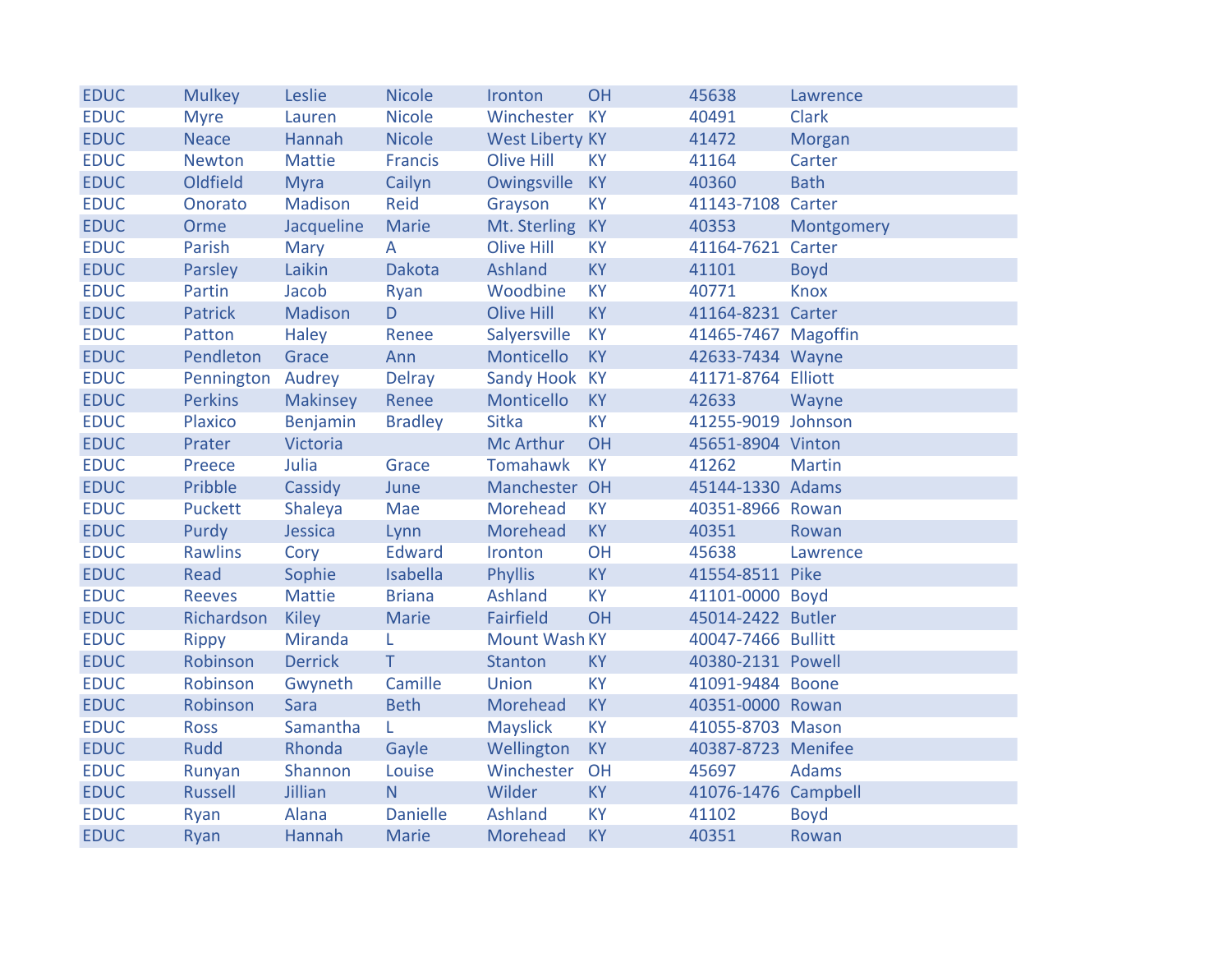| <b>EDUC</b> | <b>Sammons</b>   | <b>Alexis</b>  | <b>Katherine</b> | Ashland           | <b>KY</b> | 41102-8449 Boyd      |                |
|-------------|------------------|----------------|------------------|-------------------|-----------|----------------------|----------------|
| <b>EDUC</b> | Sapp             | <b>Kara</b>    | <b>Danielle</b>  | Ewing             | <b>KY</b> | 41039-0202 Fleming   |                |
| <b>EDUC</b> | Schindler        | <b>Brianna</b> | $\mathsf{C}$     | Betsy Layne KY    |           | 41605-0000 Floyd     |                |
| <b>EDUC</b> | Scott            | Alison         | T.               | <b>Inez</b>       | <b>KY</b> | 41224                | <b>Martin</b>  |
| <b>EDUC</b> | Seither          | Michael        | Philipp          | <b>Paris</b>      | <b>KY</b> | 40361-2701 Bourbon   |                |
| <b>EDUC</b> | Shephard         | Abbey          | Jordan           | Lucasville        | OH        | 45648-8488 Scioto    |                |
| <b>EDUC</b> | Shockley         | Sarah          | Elizabeth        | Harrodsburg KY    |           | 40330                | <b>Mercer</b>  |
| <b>EDUC</b> | <b>Simmons</b>   | <b>Destiny</b> | P                | Sandy Hook KY     |           | 41171-0000 Elliott   |                |
| <b>EDUC</b> | Smallwood        | Kristen        | Paige            | Frenchburg KY     |           | 40322                | <b>Menifee</b> |
| <b>EDUC</b> | <b>Smith</b>     | <b>Ethan</b>   | Robert           | Beattyville       | <b>KY</b> | 41311-0000 Lee       |                |
| <b>EDUC</b> | Smith            | Hayley         | <b>Danielle</b>  | Hazard            | <b>KY</b> | 41701                | Perry          |
| <b>EDUC</b> | Spiritoso        | Connie         |                  | <b>Union</b>      | <b>KY</b> | 41091                | <b>Boone</b>   |
| <b>EDUC</b> | Stansberry       | Madison        | E                | Covington         | <b>KY</b> | 41016-1437 Kenton    |                |
| <b>EDUC</b> | <b>Staton</b>    | Kaitleigh      | Rhaneen          | Grayson           | <b>KY</b> | 41143-1927 Carter    |                |
| <b>EDUC</b> | <b>Stephens</b>  | Allison        | Paige            | Rush              | <b>KY</b> | 41168-0000 Boyd      |                |
| <b>EDUC</b> | <b>Stevens</b>   | Katelyn        | B                | Morehead          | <b>KY</b> | 40351-7843 Rowan     |                |
| <b>EDUC</b> | <b>Stewart</b>   | Katelyn        | Marie            | <b>Danville</b>   | <b>KY</b> | 40422-1748 Boyle     |                |
| <b>EDUC</b> | <b>Stewart</b>   | Leslie         | <b>Danielle</b>  | Stanton           | <b>KY</b> | 40380                | Powell         |
| <b>EDUC</b> | <b>Stone</b>     | Layken         | Kennedy          | Olive Hill        | <b>KY</b> | 41164-0113 Carter    |                |
| <b>EDUC</b> | <b>Straw</b>     | MacKenzie      | Taylor           | Carlisle          | <b>KY</b> | 40311-9634 Nicholas  |                |
| <b>EDUC</b> | <b>Tackett</b>   | Abigail        | Grace            | <b>Olive Hill</b> | <b>KY</b> | 41164-7443 Carter    |                |
| <b>EDUC</b> | <b>Tackett</b>   | Grace          | Ann              | Dorton            | <b>KY</b> | 41520                | Pike           |
| <b>EDUC</b> | <b>Tedesco</b>   | Mary           | Elizabeth        | Waynesville OH    |           | 45068-9113 Warren    |                |
| <b>EDUC</b> | <b>Terrell</b>   | Julia          | Ann              | Louisville        | <b>KY</b> | 40299                | Jefferson      |
| <b>EDUC</b> | <b>Thacker</b>   | Autumn         | L.               | Shelbiana         | <b>KY</b> | 41562                | Pike           |
| <b>EDUC</b> | <b>Thomas</b>    | Christian      |                  | <b>Maysville</b>  | <b>KY</b> | 41056                | <b>Mason</b>   |
| <b>EDUC</b> | Thompson         | Alyssa         | <b>Nicole</b>    | Pikeville         | <b>KY</b> | 41501-7006 Pike      |                |
| <b>EDUC</b> | Thompson         | Mackenzie      | Jeanette         | Sharpsburg KY     |           | 40374-0234 Bath      |                |
| <b>EDUC</b> | Toy              | Victoria       | $\mathsf{A}$     | Mount Sterli KY   |           | 40353                | Montgomery     |
| <b>EDUC</b> | <b>Tucker</b>    | <b>Bradley</b> | <b>David</b>     | Hopkinsville KY   |           | 42240-9225 Christian |                |
| <b>EDUC</b> | Turley           | Jordan         | E.               | Paris             | <b>KY</b> | 40361-9777 Bourbon   |                |
| <b>EDUC</b> | Underwood Sydney |                | <b>Brook</b>     | Louisville        | <b>KY</b> | 40229                | Jefferson      |
| <b>EDUC</b> | Vallejo          | Jordan         | Keith            | Winchester        | <b>KY</b> | 40391-9133 Clark     |                |
| <b>EDUC</b> | <b>Von Mann</b>  | Laura          |                  | Richmond          | <b>KY</b> | 40475                | <b>Madison</b> |
| <b>EDUC</b> | Ward             | <b>Elaina</b>  | Claire           | <b>Morehead</b>   | <b>KY</b> | 40351-8671 Rowan     |                |